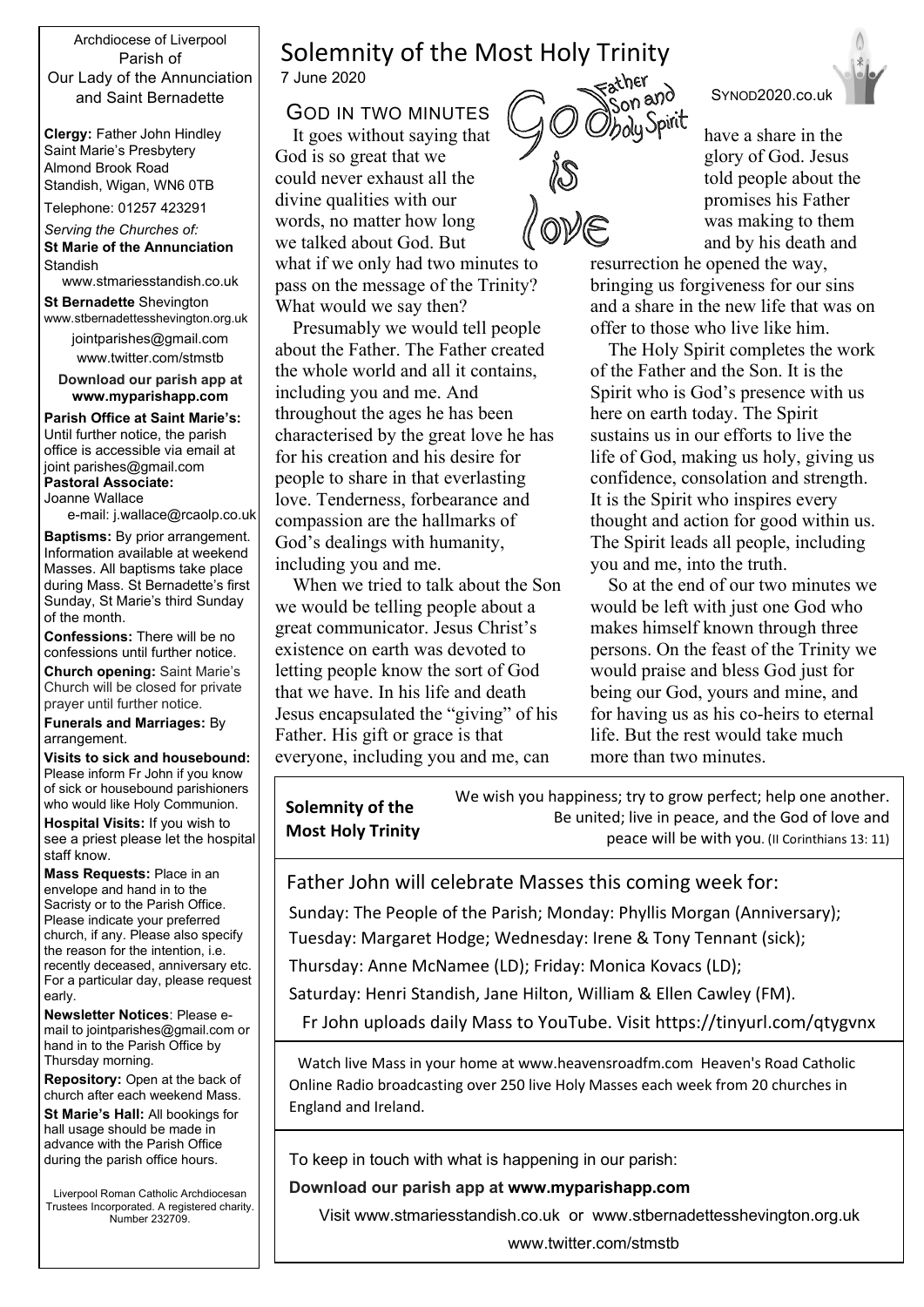## **Special collections**

Thank you to parishioners who have set up standing orders for their weekly offerings and to those who have made retrospective offerings to the Church. If you have signed up to gift aid your offerings, that will continue.

For parishioners who are continuing to use the offertory envelopes, they will be available for collection when lock down ends. As usual, they contain envelopes for special collections. You can use the special collection envelopes from the box for your offerings, and for those who have signed a gift aid declaration form, gift aid will be claimed on those offerings. Alternatively, you can use special envelopes which are produced for some special collections. They will be available at the back of Church a week or so before the special collection is due to be made. If you don't have envelopes and you want your offering to be gift aided, just put your offering into a plain envelope clearly marked 'To be gift aided'. Please include the name of the special collection, your name, address and postcode, the date of your offering and the parish name.

## **Church Opening**

The priests of the pastoral area are to assess which churches are suitable for opening for private prayer, while using the necessary social distancing measures. Factors such as separate entrances and exits and the provision of sanitising equipment are some of the things that need to be taken into account. It's anticipated that any churches that do reopen will probably open for a couple of hours at a time and, at this stage, for private prayer only. Churches will need to be staffed whilst open, and so we will need volunteers and these need to be people who are not required to shield. Thank you to those who have already come forward.

#### **Prayer** resources

Prayer resources can be found at [www.liverpoolcatholicresources.com](http://www.liverpoolcatholicresources.com/) or through

[www.liverpoolcatholic.org.uk](http://www.liverpoolcatholic.org.uk/) by clicking on 'Prayer and Other Resources'. They include reflections and readings for Trinity Sunday.

## **Father John**

As most of you will now know following the announcement last weekend, Father John will be leaving the parish in September to take up an appointment as parish priest at Holy Name and St Philomena, Fazakerley. Father Joseph Simionato will be the new parish priest.

#### **Charitable** initiatives

Grants of £5,000 have been made to Feeding Liverpool, [www.feedingliverpool.org](http://www.feedingliverpool.org/) and SWAP (Support Wigan Arrivals Project) [www.swapwigan.org](http://www.swapwigan.org/) using ringfenced diocsean funds.

To assist parishes to explore practical ways in which they may support those in need, the Bishops of England and Wales have shared advice on how we can reach out to those in need in our communities. Visit

[www.liverpoolcatholicresources.com](http://www.liverpoolcatholicresources.com/) or [www.liverpoolcatholic.org.uk](http://www.liverpoolcatholic.org.uk/) by clicking on 'Prayer and Other Resources'. Lockdown may be easing, but many in our parishes will continue to need support.

## **Spiritual Communion**

My Jesus, I believe that You are truly present in the Most Holy Sacrament. I love You above all things, and I desire to receive You into my soul. Since I cannot at this moment receive You sacramentally, come at least spiritually into my heart. I embrace You as being already there and unite myself wholly to you. Never permit me to be separated from You. Amen.

#### **Knights of St Columba**

The Knights of St Columba has donated £150 to Catholic Care Homes. These homes provide much needed support for retired clergy, hierarchy and religious.

## **Living Faith**

The quarterly Living Faith books have not arrived as yet, we will let you know when they arrive.

#### **Have you lost a bracelet?**

A Pandora bracelet has been found on St Marie's Church car park. Please contact the parish office by email.

### **Moving On...**

I've been asked several times to explain as to how the move came about, so this is what happened:

Each March or April, the Archbishop writes to all the priests asking them to let him know if they would like a move later that year. Having received their replies, he then has the unenviable task of making those moves happen: if you've ever done a seating plan, then you'll know it's not easy. Meanwhile I had arranged to go for a [socially distanced] walk with Fr John Poland, whom some of you may know from his time as a student at St Marie's with Fr Steve. I'm very grateful to Fr John for not telling me until the morning we were due to meet that the Archbishop wished to see me, he knew it would make me panic. Anyway, I saw the Archbishop and he asked me if I would be willing to move, explaining that the Sons of Divine Providence were looking to work in further parishes and he needed someone to replace Fr Kevin at Holy Name. I try to take the promise of obedience I made at my ordination seriously, and any reasons I had for staying were selfish ones, so I said OK, I would move. And that's how it happened.

Incidentally, one thing I have learned this week as I drove past Holy Name is that there is a branch of Subway very close to the church so I won't have to give up my fondness for Vegan Meatball Marinara….

#### **Standing orders**

Attached to the newsletter is a Standing Order form. Please inform the parish office by email, if you do this. Thank you to all those who have already agreed, it is much appreciated.

#### **Marriage Matters**

 *Be united and live in peace* In today's readings, God is revealed as full of compassion, tenderness and love for His people. Through the sacrament of marriage, we are called to reflect these qualities through our relationship with each other. When we are irritated and react angrily, it is important that we look at ourselves together, trying to recognise why, and seek to correct the causes.